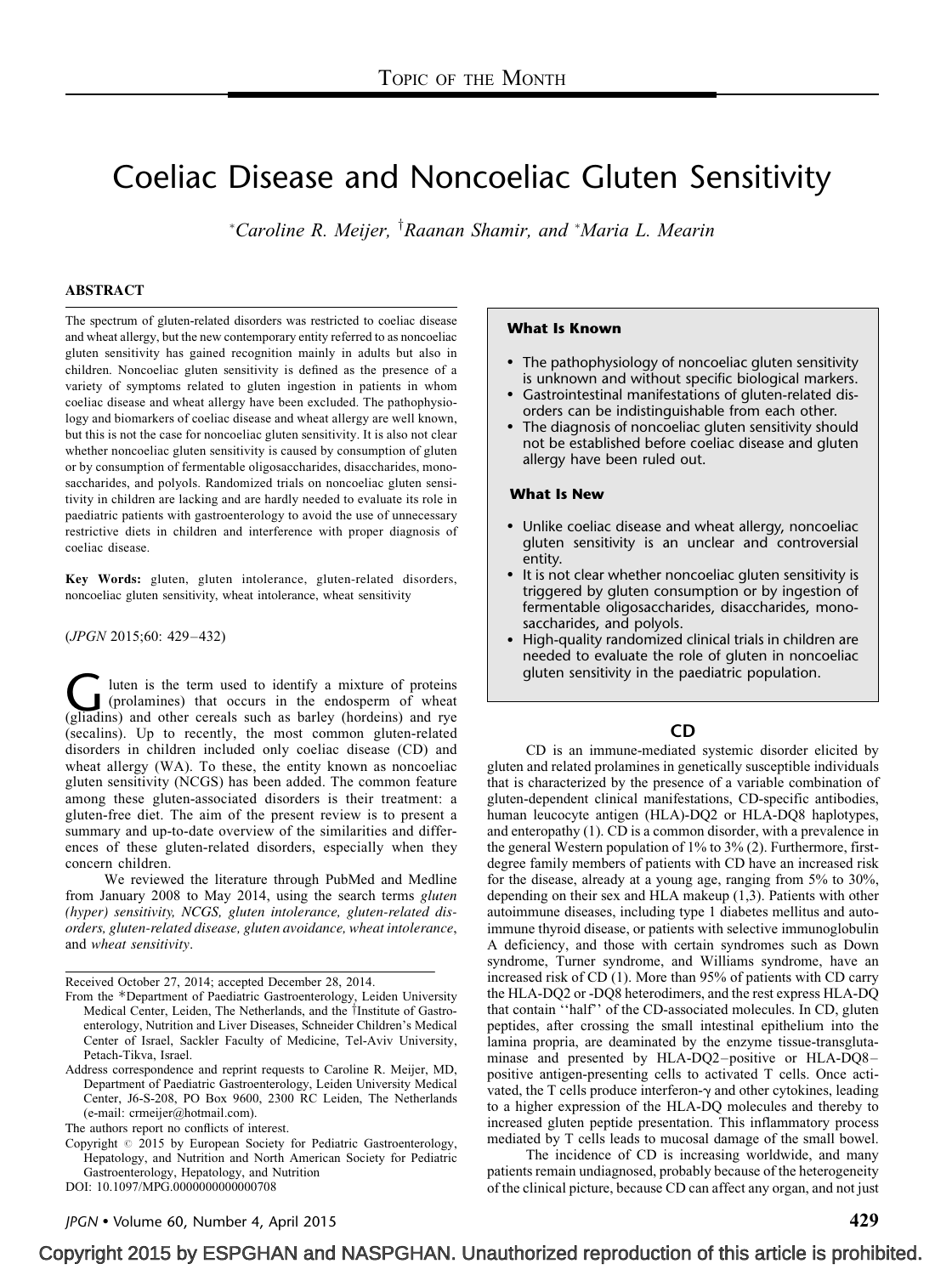the gastrointestinal tract  $(1,4-6)$ . The development of CD and the onset of symptoms may occur at any age. The classical clinical picture of overt malabsorption with diarrhoea, abdominal distension, and weight loss is observed, but only in a minority of children. Nonspecific signs and symptoms such as iron deficiency anaemia, osteoporosis, or fatigue are now common and could be the only sign of CD (1). In addition, CD may be asymptomatic.

CD is diagnosed by a combination of clinical suspicion, detection of specific autoantibodies to tissue-transglutaminase, endomysium, and deamidated forms of gliadin peptides, and histology of small bowel biopsies performed when the patient is on a gluten-containing diet (1). The characteristic histological alterations of the small bowel mucosa of patients with CD who consume gluten are partial to total villous atrophy with crypt hyperplasia and intraepithelial lymphocytic infiltration, rated according to the Marsh classification III and IV. At present, the only treatment of CD is lifelong adherence to a gluten-free diet that reduces the risk of complications and the increased mortality.

#### WHEAT ALLERGY

In contrast to CD, WA is an immunoglobulin E–mediated reaction to the insoluble gliadins, particularly  $\omega$ -5 gliadin, the major allergen of wheat-dependent, exercise-induced anaphylaxis (''baker's asthma'') (7). Usually, patients with WA are not allergic to other prolamines containing grains, such as rye or barley, and their wheat-free diet is less restrictive than the strict gluten-free diet for patients with CD. The symptoms of WA develop within minutes to hours after gluten ingestion and are typical for an immunoglobulin E–mediated allergy, including itching and swelling in the mouth, nose, eyes, and throat; rash and wheezing; and life-threatening anaphylaxis. The gastrointestinal manifestations of WA may be similar to those of CD, but WA does not cause (permanent) gastrointestinal damage.

A recent systematic review and meta-analysis aimed to provide up-to-date estimates of the prevalence of food allergy in Europe has reported an overall pooled estimate for all of the age groups of self-reported lifetime prevalence of allergy to wheat (95% confidence interval) of 3.6% (3.0–4.2), lower only to cow's-milk allergy of  $6.0\%$  (5.7–6.4). The prevalence of food-challenge– defined allergy to cow's milk and wheat was 0.6% (0.5–0.8) and  $0.1\%$  (0.01–0.2), respectively (8). WA usually develops during early infancy or the toddler years and is less common in adolescents and adults. Most children with WA also have other food allergies.

#### NCGS

NCGS is a clinical condition in which intestinal and extraintestinal symptoms are triggered by gluten ingestion, in the absence of CD and WA. The symptoms usually occur soon after gluten ingestion, improving or disappearing within hours or a few days after gluten withdrawal and relapsing following its reintroduction (9). The prevalence of NCGS in the general population is unknown, but it has been estimated to be anywhere between 0.5% and 6% in different countries. No data on prevalence are available for the paediatric population, and the scarce data on children refer to gluten avoidance and not to NCGS per se (10,11). The disorder seems to be more common in girls and in young/middle-aged adults  $(10,12)$ .

Although the first reports on NCGS date back more than 30 years ago, the disorder was not frequently diagnosed (13–16). The entity was brought to the attention of the gastroenterologists by 2 well-conducted double-blind, randomized, placebo-controlled trials in adults, suggesting the existence of NCGS as a distinctive disorder in a selected group of patients with symptoms of irritable bowel syndrome. The first study was performed in Australia and

the second one by the Mayo Clinic group (17,18). The existence of the gluten-dependent character of the disease, however, was again put in doubt after a later double-blind, randomized, placebo-controlled trial performed by the same group of Australian investigators, suggesting that fermentable oligosaccharides, disaccharides, monosaccharides, and polyols, instead of gluten or other wheat proteins, were the cause of the symptoms (19,20). It is also possible that other grain proteins, different from gluten, may be responsible for the symptoms in NCGS. This has been suggested for the  $\alpha$ -amylase/trypsin inhibitors, which are a group of low-molecular-weight proteins found in wheat and related cereals and are strong activators of the innate immune responses in vitro and in vivo (21). There are no randomized controlled trials examining NCGS in children.

During the past several years, many additional publications, most of them reviews of previous reports, have described the epidemiology, possible pathogenesis, clinical characteristics, histological alterations, and diagnostic approach to NCGS. Important drawbacks of many of these studies, however, are the varied definition of NCGS and inclusion criteria, the small number of patients included, the inclusion of some patients with potential CD and not with NCGS, the nondistinction between gluten and wheat, and the lack of double-blind, (placebo) controlled randomized studies. Table 1 shows the most relevant publications on NCGS for the studied period.

The clinical picture of NCGS is a combination of irritable bowel syndrome–like symptoms and systemic manifestations such as headache, joint/muscle pain, tiredness, body mass loss, anaemia, dermatitis, and behaviour disturbances (9,12,17). In children, NCGS tends to manifest with gastrointestinal symptoms, such as abdominal pain and chronic diarrhoea, whereas the systemic manifestations seem to be less frequent, the most common systemic symptom being tiredness (26). Unlike patients with CD, patients with NCGS do not appear to be at a higher risk for long-term complications such as nutrient deficiencies secondary to malabsorption. Patients with NCGS do not seem to have autoimmune comorbidities, as observed in CD, but allergy is more frequently seen in patients with NCGS (10,12).

An association between NCGS and neuropsychiatric disorders, such as schizophrenia and autism spectrum disorders, has been suggested (27,28). The conclusion of a Cochrane review including 2 small randomized controlled trials, however, is that there is no evidence for efficacy of gluten exclusion in these disorders (12,29). The major effect of gluten in patients with NCGS is in the perception of their general well-being (30).

The diagnosis of NCGS is based on exclusion of other glutenrelated disorders, especially CD and WA. Unfortunately, there are no biological markers specific to NCGS. The only antibodies observed in a retrospective study of adults with NCGS are immunoglobulin G and immunoglobulin A anti-gliadin antibodies (AGAs), which occur in, respectively, 56% and 8% of the patients compared with 80% and 75% in the population with CD (31). It, however, has to be taken into account that AGAs are also frequently present in the general population. The vast majority of patients with NCGS showed immunoglobulin G AGA disappearance after gluten withdrawal. Half of the patients with NCGS were HLA-DQ2 or -DQ8 positive, a prevalence only slightly higher than in the general population (30%–40%) (9,12). A double-blind, placebo-controlled challenge has been suggested to confirm NCGS diagnosis. This is a complicated procedure to be performed in practice, given the difficulty in preparing the intervention products, the need for highly trained personnel, and high costs (32). An alternative is the open food challenge, but this is less reliable because of the important placebo effect. It is necessary to confirm the diagnosis of NCGS on a gluten-containing diet to avoid missing the diagnosis of true CD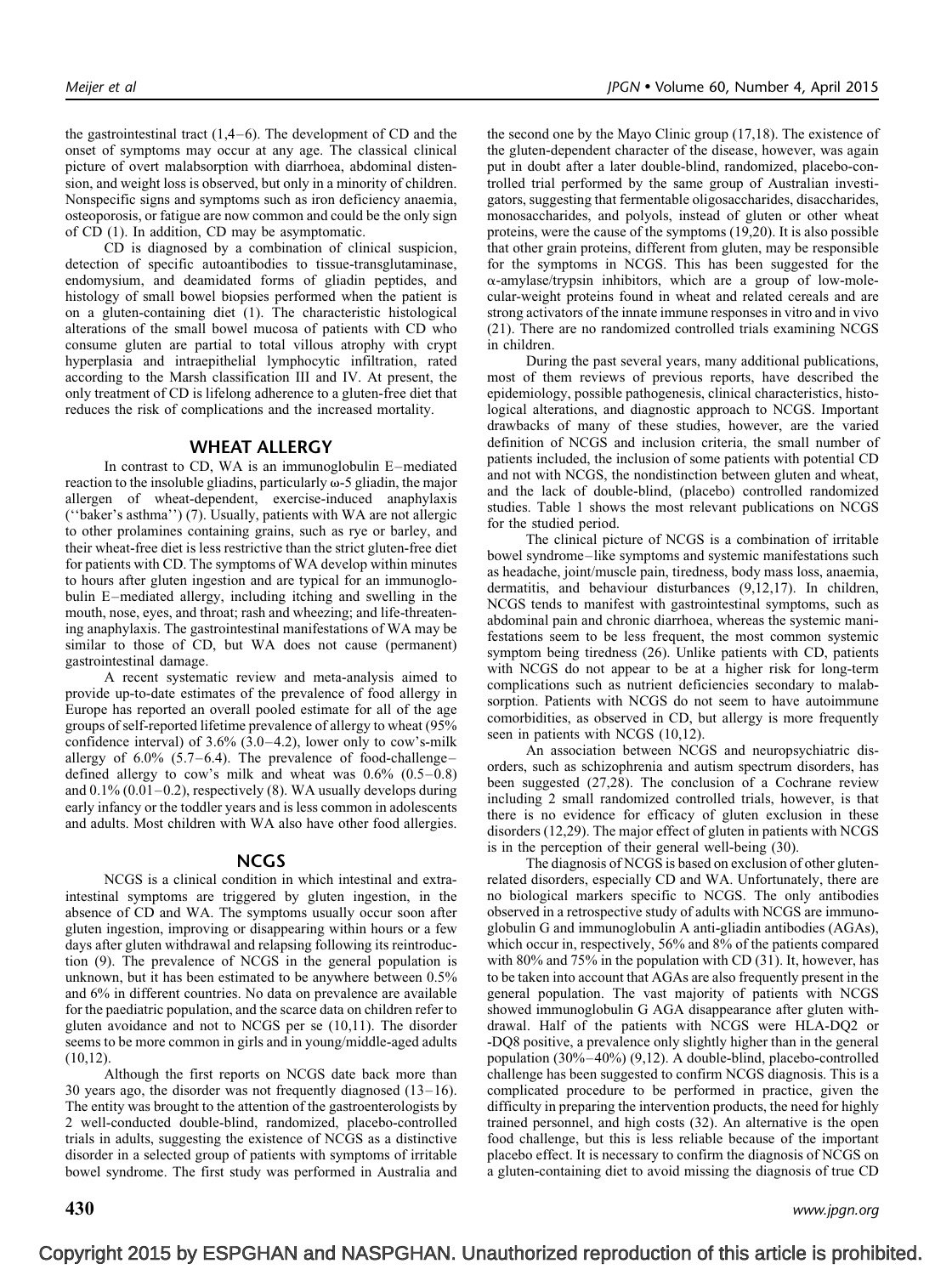| active CD, 11 with NCGS, and 7 controls<br>34 adult patients with improvement in IBS<br>symptoms similar to CD improved after<br>symptoms (Rome III) after a GFD<br>39 controls<br><b>IBS</b><br>61 adult<br>GFD<br>Adults:<br>Adults:<br>with<br>Adults:<br><b>Adults</b><br>$\frac{1}{2}$<br>Observational, comparative<br>Observational, comparative<br>double-blind, placebo-<br>Prospective, randomized<br>Retrospective<br>Retrospective<br>controlled<br>Sapone et al (34)<br>Sapone et al (35)<br>Biesiekierski<br>Campanella<br>et al $(23)$<br>et al $(22)$<br>et al $(17)$<br>Carroccio<br><b>Brottveit</b> | ts with non-CD with gastrointestinal                                  |                                                                                                                                                                                                                                       |                                                                                                                                                                                                                                                  |
|------------------------------------------------------------------------------------------------------------------------------------------------------------------------------------------------------------------------------------------------------------------------------------------------------------------------------------------------------------------------------------------------------------------------------------------------------------------------------------------------------------------------------------------------------------------------------------------------------------------------|-----------------------------------------------------------------------|---------------------------------------------------------------------------------------------------------------------------------------------------------------------------------------------------------------------------------------|--------------------------------------------------------------------------------------------------------------------------------------------------------------------------------------------------------------------------------------------------|
|                                                                                                                                                                                                                                                                                                                                                                                                                                                                                                                                                                                                                        |                                                                       | mo from a daily slice of bread until normal<br>Gluten reintroduction median duration of 5<br>Italian gluten intake                                                                                                                    | Clinical exacerbation in 54.2%                                                                                                                                                                                                                   |
|                                                                                                                                                                                                                                                                                                                                                                                                                                                                                                                                                                                                                        | on a gluten-containing diet: 13 with                                  | Immunohistochemistry, duodenal biopsies                                                                                                                                                                                               | Mucosal expression of IL-17 <sup>t</sup> not increased<br>in NCGS compared with that in controls                                                                                                                                                 |
|                                                                                                                                                                                                                                                                                                                                                                                                                                                                                                                                                                                                                        |                                                                       | Food intervention with gluten (16 g/day)<br>$(n = 19)$ or placebo $(n = 15)$ for 6 wk                                                                                                                                                 | Clinical exacerbation after gluten and not<br>after placebo                                                                                                                                                                                      |
|                                                                                                                                                                                                                                                                                                                                                                                                                                                                                                                                                                                                                        | 26 with NCGS, 42 with active CD,                                      | sion of genes involved in barrier function<br>Intestinal permeability and study of expres-<br>and immunity in mucosal biopsy<br>specimens                                                                                             | In contrast to CD in NCGS, no increased<br>increased TLR2 and reduced FOXP3 <sup>8</sup><br>permeability or IL-6 and IL-21 <sup>‡</sup> but                                                                                                      |
|                                                                                                                                                                                                                                                                                                                                                                                                                                                                                                                                                                                                                        | 276 with NCGS, 100 with CD, and 50                                    | tomato, and chocolate for 4 wk. Reintro-<br>Elimination diet: wheat, cow's milk, eggs,<br>duction of a single food at a time.                                                                                                         | Two distinct populations of NCGS: isolated<br>NCGS (70) and NCGS + multiple food<br>hypersensitivity (206)                                                                                                                                       |
| $(HLA-DQ2+)$ on GFD<br>Adults:<br>Observational, comparative<br>Retrospective<br>Volta et al $(31)$<br>et al $(24)$                                                                                                                                                                                                                                                                                                                                                                                                                                                                                                    | 17 with CD and 31 with NCGS<br>78 with NCGS and 80 with CD            | Gluten challenge, 4 slices of gluten-contain-<br>Serum determinations of IgG/IgA AGA, IgG<br>ing white bread daily for 3 days<br>DGP, IgA TGA, and IgA EMA                                                                            | Patients with NCGS: 56% IgG AGA, 7.7%<br>Patients with NCGS reported significantly<br>IgA AGA but no EMA, TGA, or DGP<br>more symptoms after gluten challenge                                                                                    |
| Adults:<br>Observational, comparative<br>Bucci et al (25)                                                                                                                                                                                                                                                                                                                                                                                                                                                                                                                                                              | untreated CD, 16 with NCGS, 34 controls<br>34 with CD on GFD, 35 with | In vitro gliadin peptide challenges in duode-<br>nal mucosal samples                                                                                                                                                                  | Patients with NCGS do not express markers<br>of inflammation                                                                                                                                                                                     |
| positive NCGS and 15 with CD<br>Adults<br>Observational, comparative<br>Brottveit et al (36)                                                                                                                                                                                                                                                                                                                                                                                                                                                                                                                           | on a GFD: 30 with HLA-DQ2-                                            | challenge with 4 slices of gluten-contain-<br>Duodenal biopsies before and after gluten<br>ing bread daily for 3 days                                                                                                                 | Patients with NCGS had increased intrae<br>pared with controls and increased IFN- $\gamma$<br>pithelial T cells before challenge com-<br>Imate and adaptive immune response of<br>patients with CD to gluten challenge.<br>mRNA after challenge. |
| 45 adults with IBS-D (Rome II) including 22<br>HLA-DQ2/DQ8+<br>Single-centre, randomized<br>controlled 4-wk trial<br>Vazquez-Roque<br>et al $(18)$                                                                                                                                                                                                                                                                                                                                                                                                                                                                     |                                                                       | 22 patients receiving GCD (11 HLA-DQ2/<br>DQ8+), 23 patients receiving GFD (11<br>$HL-DQ2/DQ8+$                                                                                                                                       | Increased permeability after gluten in<br>Improvement in symptoms after GFD<br>HLA-DQ2/8+ patients.                                                                                                                                              |
| tts with IBS (Rome III)<br>$37$ adul<br>controlled, randomized<br>cross-over rechallenge<br>Double-blind, placebo-<br>Biesiekierski<br>et al $(19)$                                                                                                                                                                                                                                                                                                                                                                                                                                                                    |                                                                       | Reduced FODMAP diet for 2 wk, and then<br>placed on high-gluten (16 g/day), low-<br>(14 $g$ day) or control (16 $g$ day whey<br>protein) diets followed by a washout<br>gluten (2 g/day), and whey protein<br>period of at least 2 wk | FODMAPs and not gluten cause symptoms in<br><b>NCGS</b>                                                                                                                                                                                          |